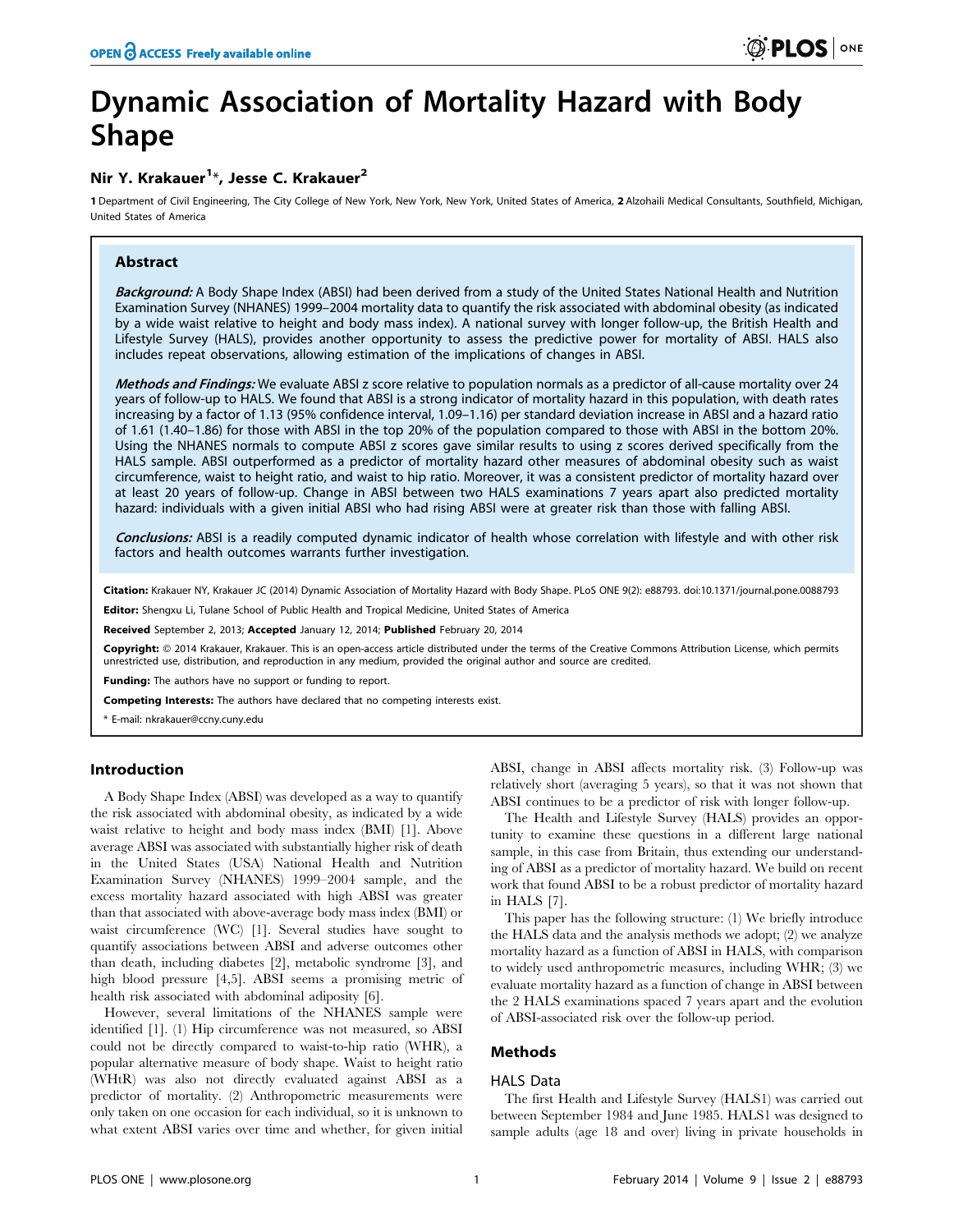Great Britain (England, Wales, and Scotland) [8]. Addresses were randomly selected from electoral registers using a three-stage design. One adult resident was randomly selected from each chosen address. HALS1 included a comprehensive interview covering health-related attitudes and behaviors; clinical measurements made by a nurse; and a self-completion questionnaire for psychological testing. In total, 7414 individuals completed the interview and the clinical measurements. The sample was broadly representative of the British population in terms of region, employment status, national origin, and age. Compared to the national census there was a slight excess of women in their 20 s to 40 s and men older than 60, presumably because these age groups were more likely to be found at home [8]. Clinical measurements included height, weight, and girth (WC); these were not measured for pregnant women or for those missing limbs. WC was measured with a plastic tape midway between the lowest rib and the top of the hip [9]. Hip circumference at the top of the iliac crest was also measured for most of the sample.

The Health and Lifestyle Survey: Seven-Year Follow-Up (HALS2) was carried out in September 1991 to October 1992. HALS2 re-surveyed and measured, using similar protocols, all HALS1 participants who could be traced [10]. Further, National Health Service records have been used to identify deaths and cancer cases in HALS participants through June 2009, representing over 24 years of follow-up from the beginning of HALS1.

We obtained public-use versions of the HALS data, including anthropometric measurements and follow-up for mortality, from the United Kingdom Data Service, which has processed the data for quality control and to remove personally identifying information [11–13]. All protocols for HALS were approved by the British Medical Association Ethical Committee. Participant informed consent for the clinical measurements was recorded in writing [8,10].

A total of 7011 individuals in our sample had height, weight, and WC data from HALS1 together with follow-up for mortality available (2203 deaths recorded).

#### Analysis Approaches

We used Cox proportional hazard regression with age as the timescale [1,14] to correlate all-cause mortality from the HALS sample with ABSI and with other variables, including BMI, WC, WHR, and WHtR. For each regression, sex was also included as an explanatory variable. Analyses were implemented in the computer language R, using the survival package for proportional hazard regression [15].

ABSI is defined as (Equation 3 in [1]):

$$
ABSI = \frac{WC}{BMI^{2/3} height^{1/2}}.
$$
 (1)

If SI units are used (m for height and WC, kg  $m^{-2}$  for BMI), the units of ABSI are  $\rm m^{11/6}$   $\rm kg^{-2/3}$ . The ABSI z score is defined as (Equation 4 in [1]):

$$
ABSI z score = \frac{ABSI - ABSI_{mean}}{ABSI_{SD}},
$$
 (2)

where ABSI<sub>mean</sub> and ABSI<sub>SD</sub> designate age- and sex-specific population means and standard deviations. We have tabulated ABSI<sub>mean</sub> and ABSI<sub>SD</sub> estimated from the NHANES 1999–2004 population [1]. For the present analysis of the HALS population, we generated normals  $(ABSI_{mean}$  and  $ABSI_{SD})$  for both the

NHANES 1999–2004 and for HALS1 using smoothing spline fits to the mean and standard deviation of ABSI by age and sex, similar to [1]. We considered as predictors ABSI z scores computed using the HALS normals (denoted ABSI (H)) as well as those computed using the NHANES normals (denoted ABSI (N)). The latter affords more direct comparison to the previous analysis of NHANES [1]. All other anthropometric variables were converted to z scores using normals obtained from the HALS1 population with the same procedure as for ABSI (H).

The hazard ratios obtained from our Cox proportional hazard regressions quantify the mortality risk elevation per standard deviation increase in each predictor variable, but cannot be readily compared to determine which variable is the best predictor of mortality. To quantitatively evaluate whether ABSI is a better predictor of mortality hazard than related anthropometric metrics such as WHtR and WHR, we compared the Akaike information criterion (AIC) scores from each regression [16]. The AIC are scaled to produce AIC difference scores  $\Delta_i$  For the best performing model (with lowest AIC)  $\Delta_i = 0$ , while all other models have positive  $\Delta_i$  [16]. The likelihood of each model given the data is proportional to  $e^{-\Delta_i/2}$  [16]. Thus, we considered  $\Delta_i > 6$  to indicate models that perform significantly worse than the best-performing model (at the 95% confidence level) as mortality predictors for the sampled population  $(\log_e(\frac{0.95}{0.05}) \approx 3=6/2)$ . We also calculated coefficients of determination  $R^2$ , denoting the proportion of variation in mortality explained by the predictors of each model, relative to a reference model containing only age and sex as predictors [17].

The NHANES 1999–2004 sample had available mortality follow-up for only a median of 5 years [1]. To evaluate the ability of ABSI to predict mortality hazard at longer lead times, we also used Cox proportional hazard regression on 5-year slices of the 24 year HALS follow-up. For each 5-year period, the regression was performed on those who were alive at the beginning of the period, and the outcome considered was limited to deaths that occurred during the period.

To place this study in the context of our previous work with NHANES, we compared population normals for ABSI and other body measures (height, weight, WC, BMI) between the two studies, and also compared mortality hazards as functions of ABSI for the two samples. These comparisons were intended to be informal, as we did not attempt here a meta-analysis that adjusts for differences between the two samples in such attributes as ethnicity and length of follow up.

#### Results

#### Anthropometric Risk Factors for Mortality in HALS1

The British HALS1 sample was, on average, considerably thinner and narrower-waisted than the later USA NHANES 1999–2004 sample (Table 1). Their mean ABSI was lower than seen in NHANES, meaning that waist circumferences in HALS averaged lower than would have been expected for their weight based on the NHANES sample. The mean ABSI (N) z score, which adjusts for differences in the age and sex composition of the two samples, was lower in HALS by 0.9 of the NHANES population standard deviation (Table 1). The cumulative distribution functions of ABSI z scores (Figure 1) highlights the large fraction of the HALS sample that had smaller ABSI (N) than typically seen in NHANES (z scores  $<-1$ ), as indicated by the HALS curve being above NHANES for any given ABSI z score. The very highest values of ABSI ( $z$  scores  $>2$ ) are the exception due to a small fraction of HALS having very high scores (Figure 1). As in NHANES, there was little correlation between ABSI and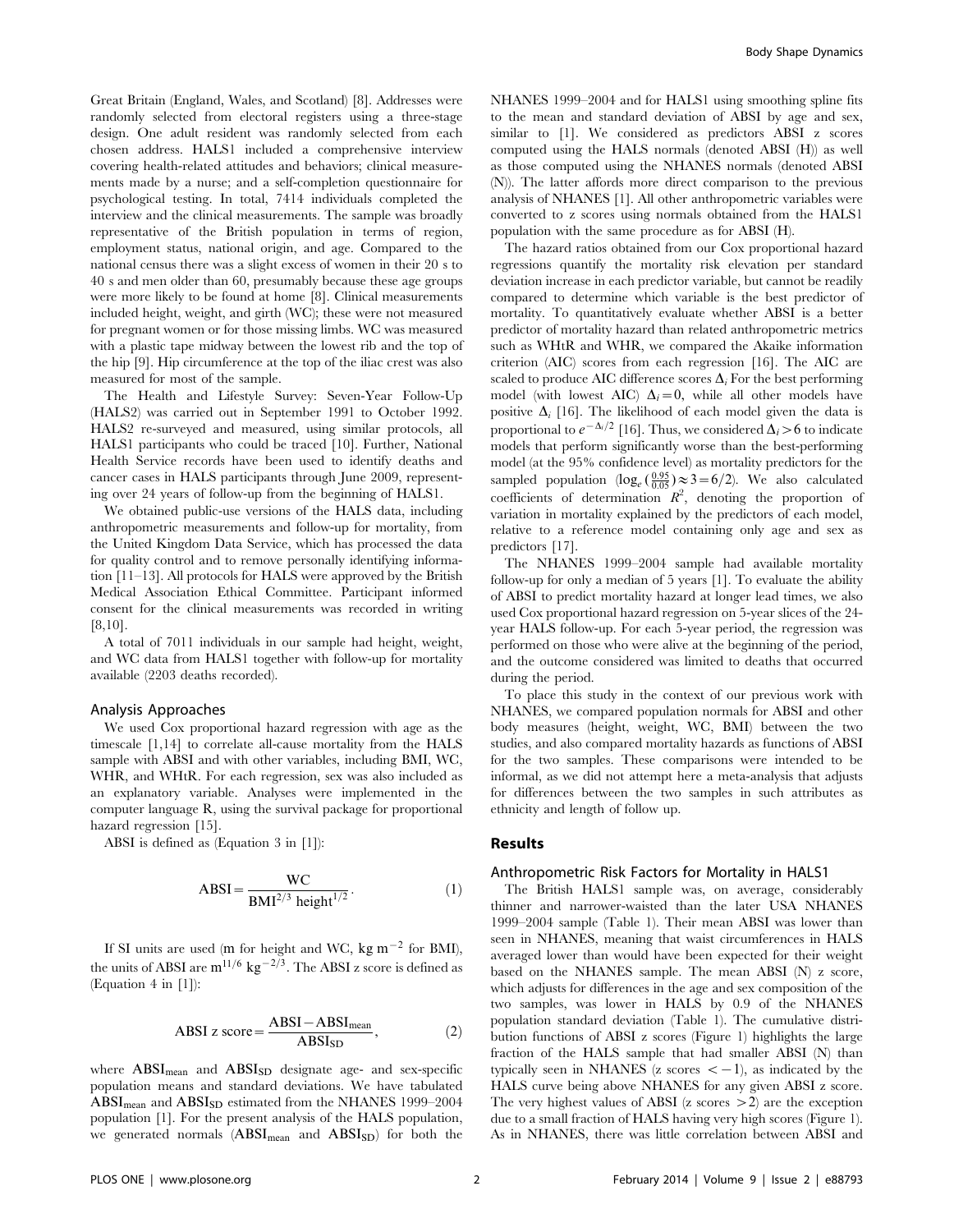

Figure 1. Cumulative distribution function for ABSI z score (calculated using NHANES normals) in the NHANES 1999–2004 compared to the HALS1 samples, showing the mostly lower values of ABSI seen in HALS. For each sample, the 1st through the 99th percentiles are plotted. doi:10.1371/journal.pone.0088793.g001

BMI z scores ( $r=-0.075$  using ABSI(H), or  $r=-0.071$  using ABSI(N)).

As found for NHANES 1999–2004 [1], ABSI z score was a strong linear predictor of HALS log mortality hazard, indicating that those with higher ABSI faced greater risk of premature death. ABSI (N) and ABSI (H) were comparably good linear predictors, as shown by the similarity of the Akaike information criterion scores  $(\Delta_i$  in Table 2). WC and WHtR z scores were also

| Table 1. HALS and NHANES means of body measures. |  |
|--------------------------------------------------|--|
|--------------------------------------------------|--|

|                                              | <b>HALS</b> | <b>NHANES</b> |
|----------------------------------------------|-------------|---------------|
| Height (cm)                                  | 166.4       | 167.7         |
| Weight (kg)                                  | 68.1        | 78.7          |
| BMI (kg $m^{-2}$ )                           | 24.5        | 27.9          |
| WC (cm)                                      | 82.9        | 95.8          |
| <b>WHtR</b>                                  | 0.499       | 0.572         |
| ABSI (m <sup>11/6</sup> kg <sup>-2/3</sup> ) | 0.0763      | 0.0808        |
| ABSI z score                                 | $-0.90$     | $-0.01$       |

Comparison of mean values in HALS1 and in NHANES 1999–2004 nonpregnant adults. ABSI z scores are based on the NHANES 1999–2004 population normals. doi:10.1371/journal.pone.0088793.t001

significant linear predictors of log mortality hazard in HALS, with WHtR outperforming WC, but, as shown by the respective model  $\Delta_i$ , both were significantly weaker predictors than ABSI (H) or (N) (Table 2). BMI z score was not a significant linear predictor of mortality hazard (Table 2). The  $R^2$  values for each model support the ranking of predictor variables given by  $\Delta_i$ , with ABSI explaining more of the population mortality variability than the other anthropometric measures (Table 2). Given the similarly good performance of ABSI (H) and ABSI (N), all analyses presented below will use the ABSI z scores calculated using NHANES normals (ABSI (N)), unless otherwise specified.

Estimating mortality hazard by quintile for ABSI and the other anthropometric measures offers more insight into the relative risk associated with different metrics (Table 3). Relative to the middle quintile, the lower quintiles of ABSI z score had significantly reduced mortality hazard, while the top quintile showed significantly elevated mortality hazard, with  $\approx 60\%$  difference in mortality hazard seen between the two extreme quintiles. This hazard elevation for increasing ABSI was similar in magnitude to that seen in NHANES 1999–2004 [1]; the relative mortality hazard for the top quintile compared to the bottom quintile of ABSI z score was 1.61 (95% confidence interval, 1.40–1.86) for HALS compared to 2.04 (1.43–2.92) for NHANES.

Plotting nonparametric smoothing spline regressions of mortality hazard against ABSI z score for both cohorts (Figure 2) again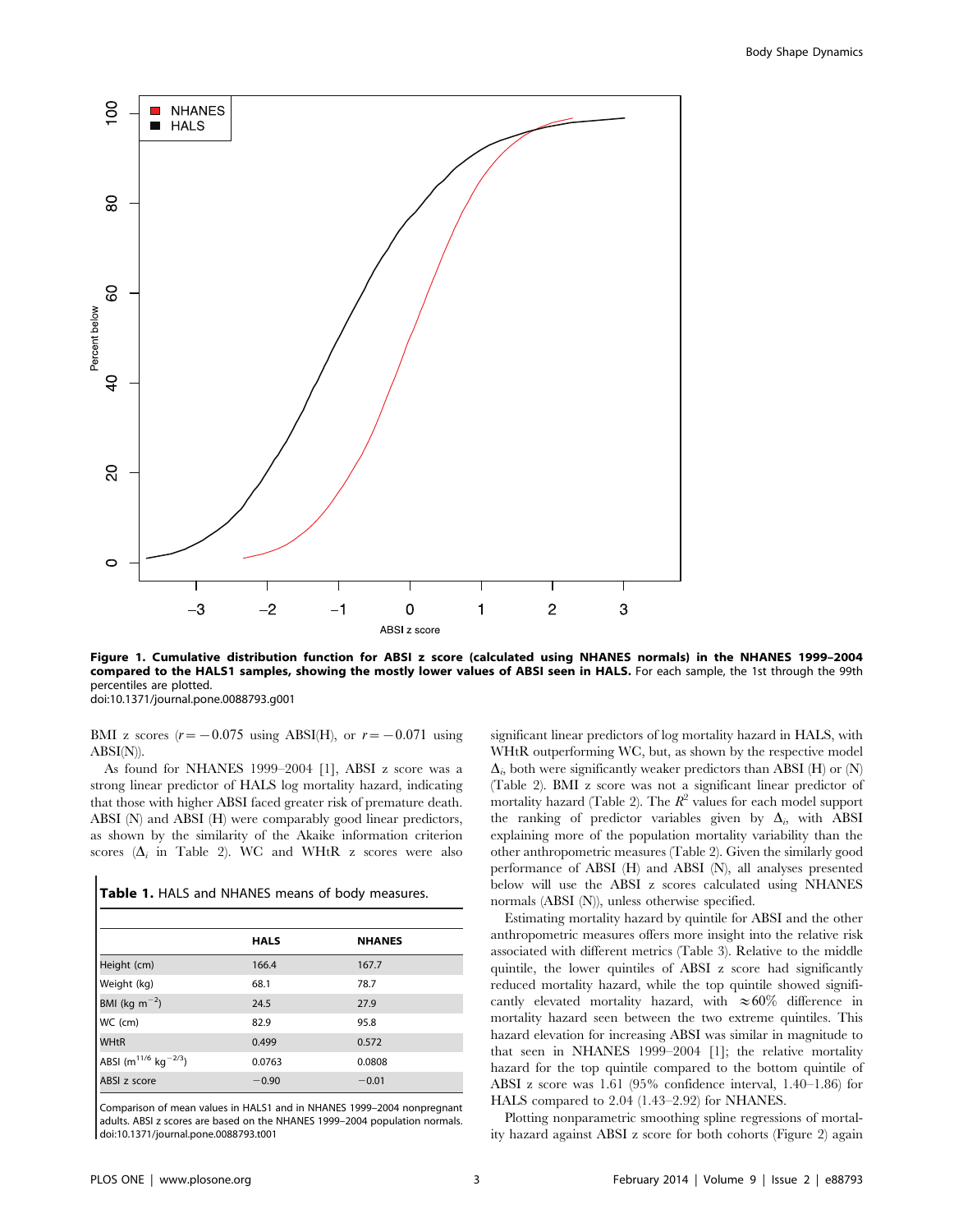Table 2. Mortality hazard association with HALS1 body size and shape.

|            | Hazard ratio per SD increase | $\Delta_i$ | $R^2$ |
|------------|------------------------------|------------|-------|
| ABSI (N)   | $1.13(1.09-1.16)$            | $\Omega$   | 0.008 |
| ABSI (H)   | $1.18(1.13 - 1.23)$          | 0.2        | 0.008 |
| <b>BMI</b> | $1.00(0.96 - 1.05)$          | 55.6       | 0.000 |
| WC         | $1.09(1.03 - 1.14)$          | 43.3       | 0.002 |
| WHtR       | $1.11(1.06 - 1.16)$          | 34.6       | 0.003 |

Results of Cox proportional hazard modeling for mortality risk with ABSI, BMI, WC, or WHtR z scores at HALS1 taken as linear predictors. Ranges in parentheses are 95% confidence intervals.

SD = standard deviation;  $\Delta_i$  = Akaike information criterion score difference

relative to the best performing model shown (see Methods for details);

 $R^2$  = coefficient of determination: ABSI(N) and ABSI(H) refer to ABSI z scores

calculated using NHANES or HALS normals, respectively.

doi:10.1371/journal.pone.0088793.t002

shows that the relative risks found for HALS are similar in magnitude to those seen in NHANES 1999–2004, although the mortality hazard in HALS appears to increase less steeply at high ABSI (z scores  $>0$ ) than was seen in NHANES.

WC and WHtR also showed elevated risk at the highest quintile in HALS, though unlike ABSI they did not show significantly reduced risk in the below-average quintiles (Table 3). By contrast, BMI showed the same U-shaped association with mortality hazard seen in NHANES 1999–2004 and in other studies [18], with both the lowest and highest quintiles of the HALS sample subject to elevated risk compared to the middle quintile (Table 3).

Next, we compared ABSI to WHR as a predictor of mortality. (We did not include WHR in comparisons just presented because hip circumference was measured only for part of HALS1, reducing the sample size from 7011 to 4454.) As Table 4 shows, elevated ABSI and WHR were both associated with increased mortality hazard, although the association with ABSI was significantly stronger, as indicated by the model  $\Delta_i$ . The two indicators were positively correlated  $(r=+0.530$  for the z scores), inasmuch as high ABSI and high WHR both indicate a thick-waisted body shape. However, when ABSI and WHR were combined in the same predictive model, ABSI retained its predictive ability while WHR showed no significant association, suggesting that knowing WHR offered no added predictive value given ABSI (Table 4).

#### Change in ABSI and Predictive Power Over Time

Since anthropometric measurements for much of the sample are available for both HALS1 and HALS2, we could consider how ABSI changed over the intervening 7 years and how this impacted the subsequent mortality risk. Between HALS1 and HALS2, BMI and waist circumference on average increased by about 0.3 standard deviations even after controlling for aging by using z scores (Table 5), a trend also seen over this time period in other countries [19]. ABSI also increased, by about 0.2 standard deviations, suggesting that waistlines were expanding, on average, faster than the 2/3 power of weight used in the definition of ABSI. By contrast, there was little change in mean waist to hip ratio (Table 5). While ABSI increased on average, there was wide variation between individuals, with the standard deviation of the change between HALS1 and HALS2 approaching 1 (Table 5).

Along with the ABSI z scores at baseline (HALS1) and on 7 year follow up (HALS2), the change in z score between HALS1 and HALS2  $( \Delta A~~BSI)~~ was a predictor of mortality hazard over the$ period following HALS2. Increasing ABSI (positive  $\triangle$ ABSI) correlated with greater risk compared to decreasing ABSI (negative DABSI) (Table 6). Table 6 also presents several regression models that serve to illustrate the relative mortality associations. Model A shows that the baseline (HALS1) ABSI value and the change over time  $( \Delta A B S I )$  each make similarly significant contributions to mortality hazard. Model B demonstrates that given the later (HALS2) measurements, past change in ABSI was no longer a significant predictor of risk. Finally, Model C shows that, as would be expected, the more recent (HALS2) ABSI data are better at predicting subsequent mortality than the earlier HALS1 measurement.

In contrast to the findings with ABSI, changes in the z scores of the other anthropometric measures considered (BMI, WC, WHtR, WHR) were not significant linear predictors of mortality hazard (results not shown).

Table 7 shows the mortality hazard ratio for the baseline HALS ABSI z score computed for 5 year intervals after study initiation. The mortality risk is significant and of a similar magnitude for each lead-time interval, up to at least 20 years after the baseline measurements ( $p < 0.05$  for each 5-year interval, except for 21–24 years, where  $p=0.051$ .

## Discussion and Conclusions

The relatively large, nationally representative HALS sample, resurvey, and long-term follow-up has previously been used to

|                | Hazard ratio        |                        |                     |                     |                     |  |
|----------------|---------------------|------------------------|---------------------|---------------------|---------------------|--|
| Quintile       | ABSI(N)             | ABSI (H)               | <b>BMI</b>          | <b>WC</b>           | <b>WHtR</b>         |  |
| 1 (lowest)     | $0.77(0.66 - 0.88)$ | $0.83$ $(0.72 - 0.95)$ | $1.35(1.17-1.55)$   | $1.03(0.90 - 1.18)$ | $1.01(0.89 - 1.16)$ |  |
| $\overline{2}$ | $0.78(0.68 - 0.89)$ | $0.92(0.80-1.05)$      | $1.14(0.99 - 1.31)$ | $0.97(0.85 - 1.11)$ | $1.00(0.86 - 1.14)$ |  |
| 3 (reference)  |                     |                        |                     |                     |                     |  |
| 14             | $0.97(0.85 - 1.11)$ | $1.07(0.94 - 1.22)$    | $1.06(0.93 - 1.21)$ | $1.03(0.90 - 1.17)$ | $1.14(1.00-1.30)$   |  |
| 5 (highest)    | 1.23 (1.09–1.40)    | 1.35 (1.18–1.53)       | 1.23 (1.08-1.39)    | 1.22 (1.07-1.39)    | 1.34 (1.18–1.53)    |  |

Table 3. Mortality by quintile.

Cox proportional hazard modeling for mortality risk with ABSI, BMI, WC, or WHtR z score quintiles at HALS1 taken as the predictors. Hazard ratios are relative to the middle quintile in each case. Ranges in parentheses are 95% confidence intervals.

ABSI(N) and ABSI(H) refer to ABSI z scores calculated using NHANES or HALS normals, respectively.

The between-quintile cut points are  $-2.02, -1.32, -0.67, +0.177$  for ABSI (N);  $-0.76, -0.288, +0.128, +0.681$  for ABSI (H);  $-0.836, -0.375, +0.0805, +0.71$  for BMI;  ${0.804, -0.331, +0.121, +0.746}$  for WC; and  ${0.807, -0.339, +0.112, +0.727}$  for WHtR.

doi:10.1371/journal.pone.0088793.t003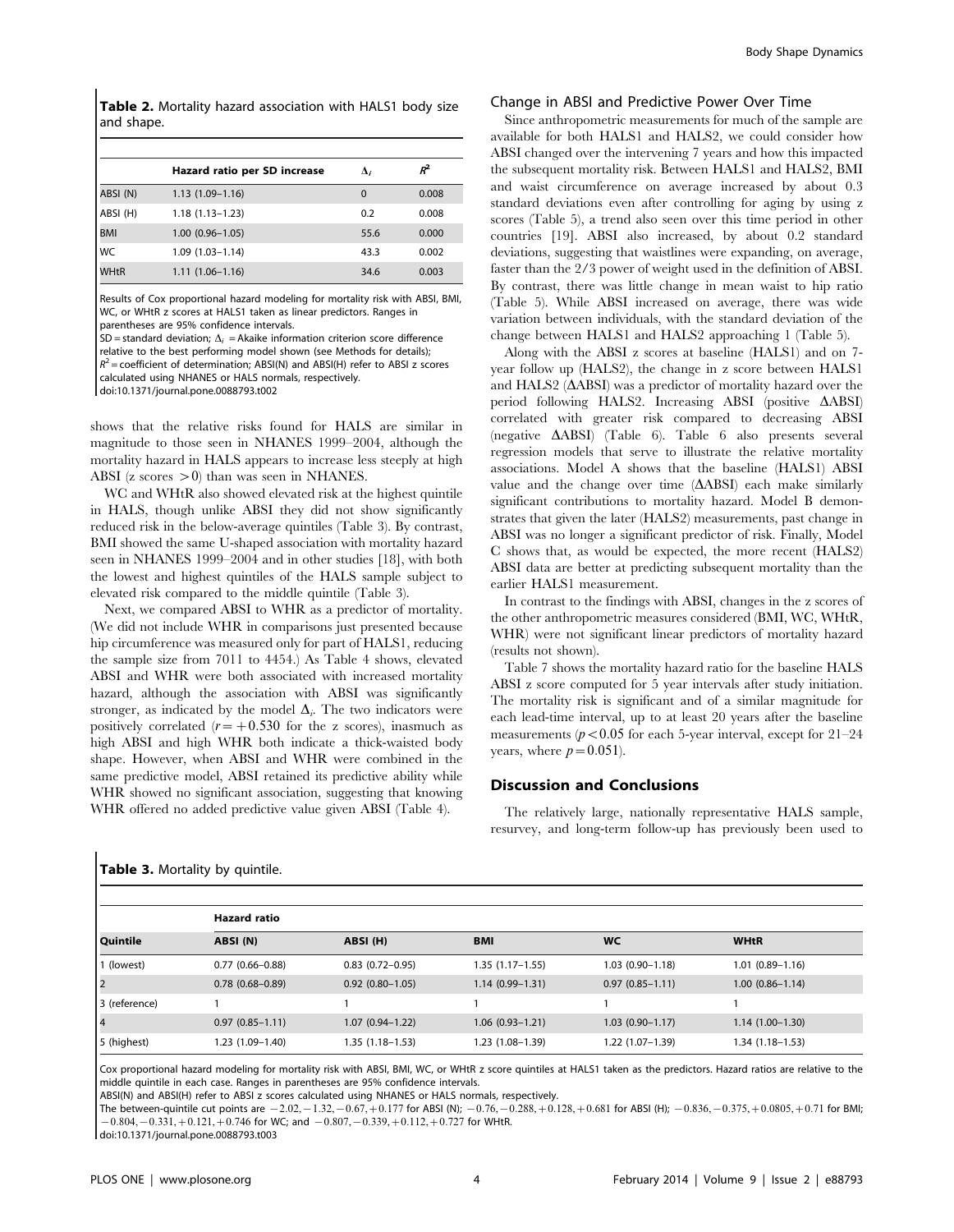

Figure 2. Mortality hazard by ABSI for NHANES 1999-2004 compared to HALS1. Estimates are from proportional hazard modeling where log mortality hazard is a smoothing-spline function in ABSI z score (calculated using NHANES normals). Curves are positioned so that an ABSI z score of 0 has a relative death rate of 1. Dashed curves show 95% confidence intervals. The ranges shown cover the 1st through 99th percentiles of ABSI in each sample. The vertical axis is logarithmic. doi:10.1371/journal.pone.0088793.g002

study health behaviors and their association with mortality and cancer hazards. For example, WHtR and WHR were both significant predictors of mortality hazard in the HALS sample, whereas BMI was not [20]. The superiority of WHtR as a mortality predictor in the HALS sample was confirmed by a later study using mortality follow-up to 2006 [21]. An index of poor health behaviors including smoking, inactivity, eating few fruits and vegetables, and overindulgence in alcohol was a strong predictor of mortality hazard in HALS [22]. Here, we extend

Table 4. HALS1 mortality hazard association with ABSI versus waist to hip ratio.

|             | Hazard ratio per SD increase | $\Delta_i$ | $R^2$ |
|-------------|------------------------------|------------|-------|
| <b>ABSI</b> | $1.14(1.09-1.19)$            | $\Omega$   | 0.007 |
| <b>WHR</b>  | $1.10(1.04 - 1.16)$          | 23.3       | 0.002 |
| Combined:   |                              | 2.0        | 0.007 |
| ABSI        | $1.14(1.08-1.20)$            |            |       |
| <b>WHR</b>  | $1.00(0.93 - 1.06)$          |            |       |

Results of Cox proportional hazard modeling for mortality risk with ABSI or WHR z scores, or both, taken as linear predictors. Ranges in parentheses are 95% confidence intervals. Only the subsample with hip measurements in HALS1 is used ( $n=4454$ ; 1408 deaths).

SD = standard deviation;  $\Delta_i$  = Akaike information criterion score difference

relative to the best performing model shown (see Methods);  $R^2$  = coefficient of determination.

doi:10.1371/journal.pone.0088793.t004

these findings by showing that the recently developed ABSI is a robust predictor of mortality hazard in HALS, compared to the previously evaluated anthropometric indices.

We found that while waist to hip ratio was associated with mortality, WHR did not improve predictions when included as a covariate with ABSI. Since determining ABSI only requires a waist circumference measurement in addition to the standard height and weight measurements used to determine BMI while WHR additionally requires a hip circumference measurement, ABSI may also be the more clinically convenient of the two metrics. (By this criterion, WHR could be preferred in situations where height and weight measurements are not routinely obtained.) Waist circumference alone, or waist to height ratio, are metrics that require no

|        | Table 5. Anthropometry changes between HALS1 and |  |  |
|--------|--------------------------------------------------|--|--|
| HALS2. |                                                  |  |  |

|             | Mean    | SD   |
|-------------|---------|------|
| <b>ABSI</b> | $+0.16$ | 0.98 |
| <b>BMI</b>  | $+0.27$ | 0.60 |
| <b>WC</b>   | $+0.26$ | 0.73 |
| <b>WHtR</b> | $+0.22$ | 0.72 |
| <b>WHR</b>  | $-0.02$ | 1.11 |

Mean and standard deviation (SD) of changes in z scores between HALS1 and HALS2. All z scores are based on HALS1 population normals. doi:10.1371/journal.pone.0088793.t005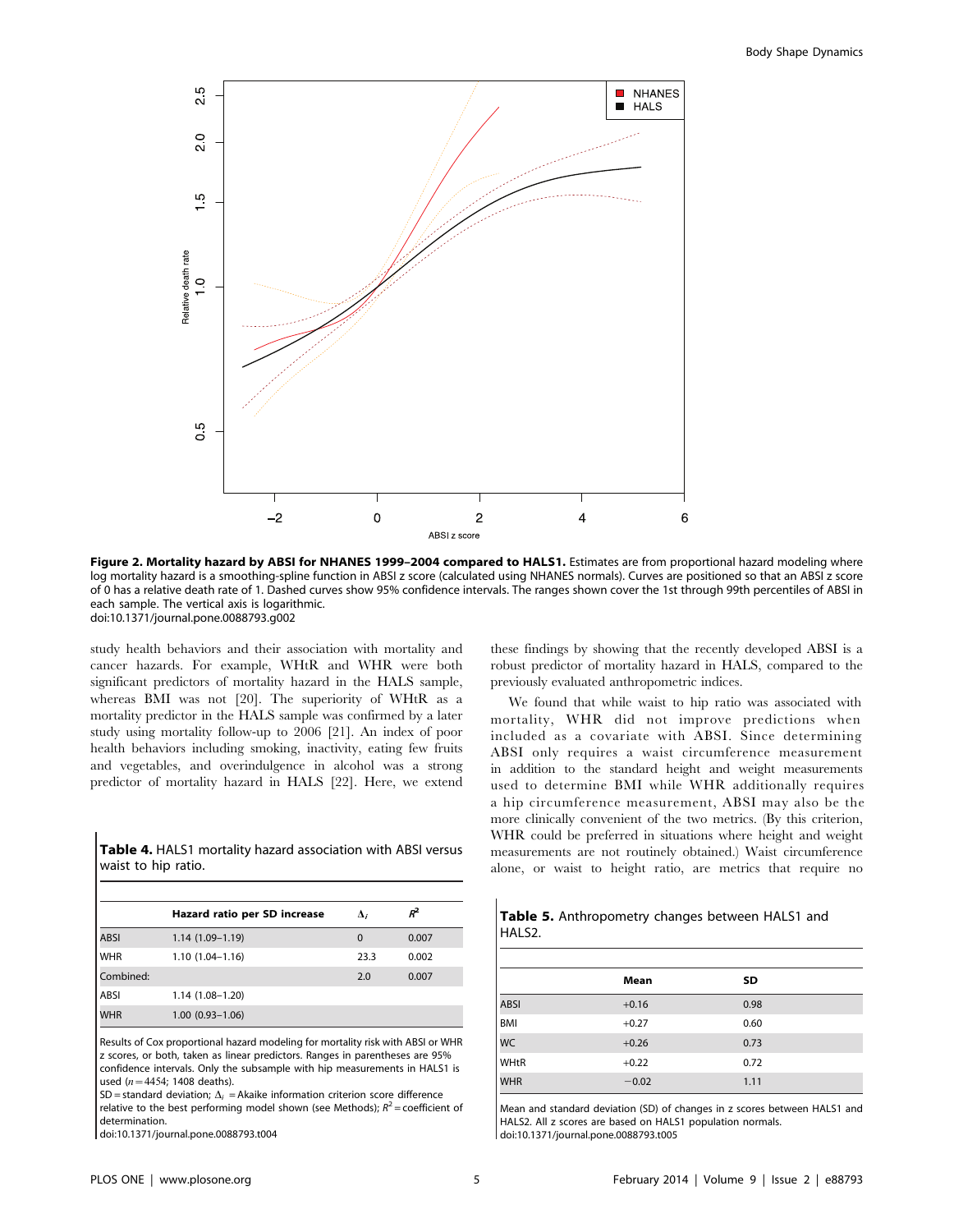Table 6. Mortality hazard association with ABSI from HALS1 and HALS2.

|                   | Hazard ratio per SD increase |  |
|-------------------|------------------------------|--|
| ABSI1             | $1.09(1.04 - 1.14)$          |  |
| ABSI <sub>2</sub> | $1.17(1.12 - 1.23)$          |  |
| $\triangle A$ BSI | $1.05(1.01 - 1.10)$          |  |
| Combined A:       |                              |  |
| ABSI1             | $1.19(1.13 - 1.26)$          |  |
| $\Delta$ ABSI     | $1.16(1.10-1.22)$            |  |
| Combined B:       |                              |  |
| <b>AABSI</b>      | $0.97(0.92 - 1.02)$          |  |
| ABSI2             | $1.19(1.13 - 1.26)$          |  |
| Combined C:       |                              |  |
| ABSI1             | $1.03(0.98 - 1.08)$          |  |
| ABSI2             | $1.16(1.10-1.22)$            |  |
|                   |                              |  |

Results of Cox proportional hazard modeling for mortality risk with ABSI1 or ABSI2 (ABSI from HALS1 or HALS2 measurements, respectively) or  $\triangle$ ABSI (ABSI2 minus ABSI1), or combinations thereof, taken as linear predictors. Ranges in parentheses are 95% confidence intervals. Only the subsample with measurements in both HALS1 and HALS2 is used  $(n=4289; 1094$  deaths).  $SD = standard deviation$ 

doi:10.1371/journal.pone.0088793.t006

additional measurements compared to ABSI, but their association with mortality was weaker than that of ABSI. To the extent that these conclusions are borne out by similar analyses carried out on more large samples, this suggests that ABSI is a superior basic anthropometric indicator at least for the risk of premature death. Despite the dynamic element in ABSI, we found that it was sufficiently persistent to predict mortality hazard for at least 20 years after measurement (Table 7).

We used here ABSI z scores, instead of the raw values, as predictors of risk. The reason for this is that ABSI tends to increase strongly with age and to be substantially higher for men than for women [1]. Using unadjusted ABSI as a predictor, as in several recent studies [2–4,23], risks confounding body shape variation with age and sex as risk factors in diverse population samples. Calculation of z scores does add to the complexity of using ABSI in the clinical setting, and whether simpler methods might provide comparable performance is an important topic for future study. Meanwhile, an online calculator of ABSI and its z score (using NHANES normals) is available from us at http://www-ce.ccny. cuny.edu/nir/sw/absi-calculator.html.

Table 7. Mortality hazard association with HALS1 ABSI z score.

One uncertainty in our analysis is that the protocol for measuring WC in HALS was not identical to that in NHANES, which would bias the ABSI z scores for HALS computed using the NHANES normals and which may conceivably have contributed to the difference in ABSI distributions between the two populations (Figure 1). Further quantification of the magnitude of WC measurement differences between methods would clearly be helpful. Nevertheless, the relatively good performance of the NHANES population normals for constructing ABSI z scores for HALS that are near-linear predictors of log mortality hazard (Table 2 and Figure 2) provides some reason to believe that a range of WC measurement protocols may yield broadly comparable values of ABSI. This is consistent with a meta-analysis that found that WC measurement protocol did not influence the associations observed between WC, mortality, cardiovascular disease, and diabetes [24].

For given initial ABSI, we found that change in ABSI over time was a predictor of all-cause mortality hazard, with increasing ABSI associated with increased risk. By contrast, studies have typically not found simple associations between change in BMI and mortality. Intentional weight loss may have better outcomes than unintended weight loss [25–29], while a large observational study found that decreasing cardiorespiratory fitness, but not BMI change, increases mortality hazard [30]. Complicating matters further, the recent large randomized controlled trial of type 2 diabetics Look AHEAD found no impact on cardiovascular event or mortality risk from a one-year intensive lifestyle intervention which led to weight loss [31]. We further note that although the current study only examines all-cause mortality as an outcome, the HALS follow-up includes data on cause of death as well as on cancer diagnosis, which could be used to study the health impacts of body shape in more detail.

There is evidence from previous intervention studies that dieting and exercise regimens can under some circumstances decrease waist circumference by proportionally more than weight and thus reduce ABSI [32–35]. Thus, it is worth exploring whether the mortality reductions seen in some studies [36,37] among those intending to lose weight, regardless of actual weight change, could be correlated with reduction in ABSI related to lifestyle change. Change in ABSI could potentially offer a novel, clinically informative indicator of the effectiveness of lifestyle modification. More analysis of population surveys such as HALS could lead to better understanding of lifestyle and other correlates of ABSI change. Data from randomized trials of weight loss such as Look AHEAD could also be used to test whether change in ABSI is predictive of impacts on other risk factors such as metabolic syndrome components and on morbidity and mortality outcomes.

| Lead time (y) | n at beginning of period | Deaths during period | Hazard ratio per SD increase |  |
|---------------|--------------------------|----------------------|------------------------------|--|
| $0 - 5$       | 7011                     | 397                  | $1.16(1.08-1.24)$            |  |
| $6 - 10$      | 6614                     | 470                  | $1.15(1.07-1.22)$            |  |
| $11 - 15$     | 6144                     | 457                  | $1.09(1.02 - 1.17)$          |  |
| $16 - 20$     | 5687                     | 497                  | $1.12(1.04-1.20)$            |  |
| $21 - 24$     | 5190                     | 382                  | $1.08(1.00-1.17)$            |  |

Results of Cox proportional hazard modeling for mortality risk at different lead times with ABSI (N) at HALS1 taken as a linear predictor. Ranges in parentheses are 95% confidence intervals.

SD = standard deviation.

doi:10.1371/journal.pone.0088793.t007